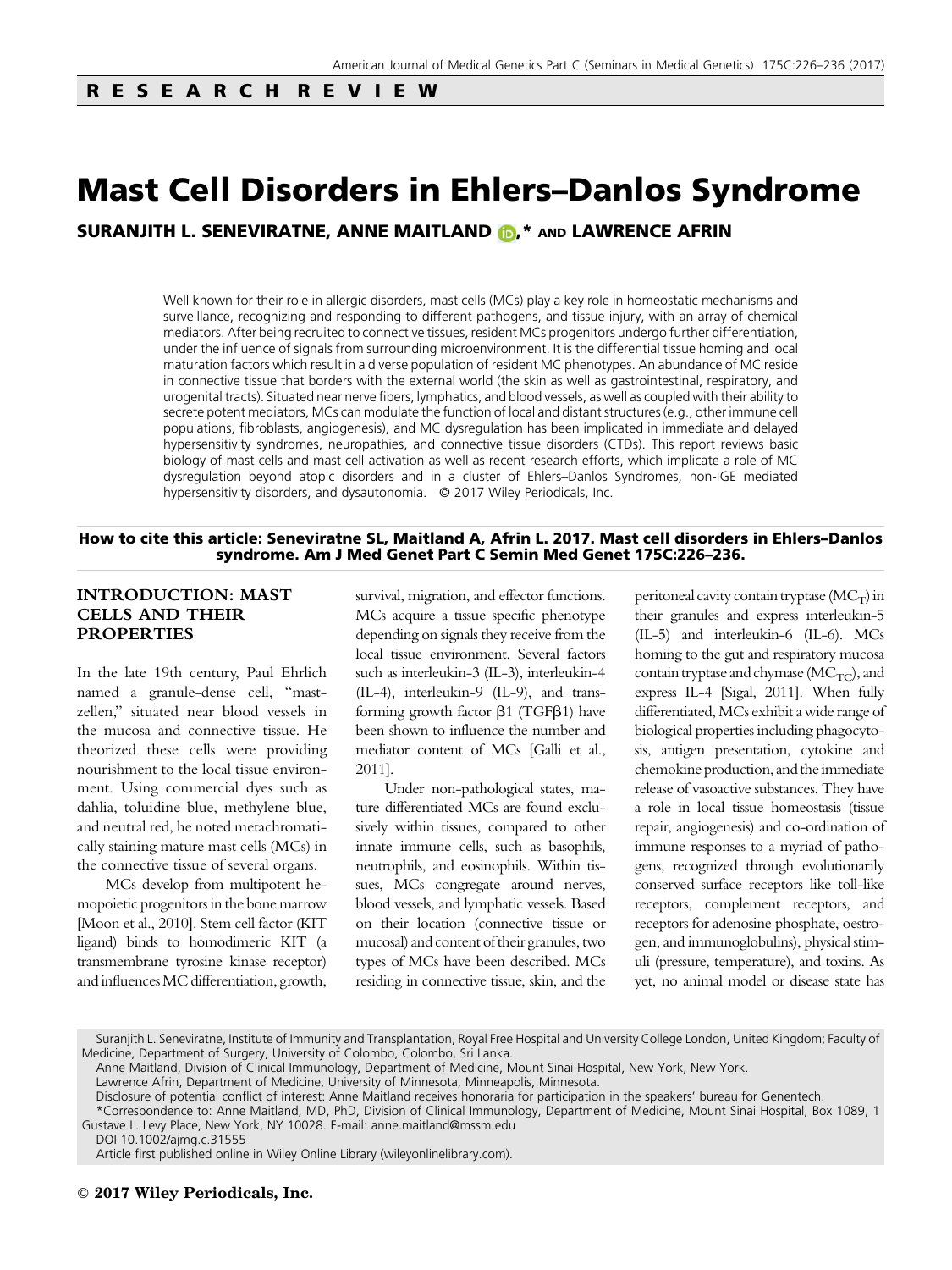been identified where there is a complete lack of MCs [Metcalfe et al., 1997]. When activated, MCs produce a range of preformed and newly synthesised mediators (Fig. 1) [Louisias et al., 2013]. Within minutes of activation, preformed mediators (histamine and proteases) are released. This is followed by de novo synthesis of membrane-derived lipid mediators (prostaglandins and leukotrienes) and a range of pro- and anti-inflammatory cytokines and chemokines.

MCs residing in connective tissue, skin, and the peritoneal cavity contain tryptase ( $MC_T$ ) in their granules and express interleukin-5 (IL-5) and interleukin-6 (IL-6).

MCs are best known for their role in immediate IgE-mediated, allergic responses in anaphylaxis, food allergy, venom allergy, and asthma. Recent reports have also implicated MCs in nonallergic disorders, including headache syndromes, irritable bowel syndrome, non-celiac gluten enteropathy, osteoporosis, autoimmune syndromes, neuropsychiatric disorders, and interstitial cystitis [Theoharides et al., 2015].

## MAST CELLS AND CONNECTIVE TISSUE

Different components of the extracellular matrix affect the migration and differentiation of MC progenitors, MC activation, and pattern of mediator release. Human MCs express laminin receptors and can adhere to fibronectin and vitronectin.

The hypermobile type of Ehlers– Danlos Syndrome (hEDS) is the dominant form of EDS. A subpopulation of hEDS patients have been found to have MCAD (more often MCAS than SM). Several reports have described of co-morbid clinical manifestations in patients with CTDs, including EDS, functional gastrointestinal disorders [Fikree et al., 2015]; eosinophilic gastrointestinal disorders [Abonia et al., 2013]; an increased prevalence of asthma [Morgan et al., 2007], neuropsychiatric conditions [Sinibaldi et al., 2015], and osteoporosis [Deodhar and Woolf, 1994]; and orthostatic intolerance [Garland et al., 2015]. Luzgina et al. [2011] found an increased number of chymase-positive MCs in the eyelid skin of patients with CTDs (joint hypermobility, skin hyper-elasticity, spinal deformities, thumb and wrist sign, vascular, fragility, varicose veins, and telangiectasias).

Several reports have described of co-morbid clinical manifestations in patients with CTDs, including



Figure 1. MC activate and release bioactive substances, responding to a variety of mechanical, biological, or chemical stimuli. MCs release preformed mediators in granules (histamine, heparin, serotonin, and enzymes) and newly synthesized (cytokines, growth factors, and lipid metabolites). C-kit, transmembrane tyrosine kinase receptor; CR, complement receptor; CRF-R1, corticotropin releasing factor receptor 1; CRH, corticotropin releasing hormone; FceRI, Fc epsilon receptor I; FcgRI, Fc gamma receptor I; LPS, lipopolysaccharide; MC, mast cell; NGF, nerve growth factor; SCF, stem cell factor; TLR, Toll-like receptor; TNF, tumor necrosis factor-a; VIP, vasoactive intestinal peptide; VIP-R1, vasoactive intestinal peptide receptor 1. Adapted from the following references: [Afrin, 2013; Cardet et al., 2013; Theoharides et al., 2015] and arranged using images from shutterstock.com.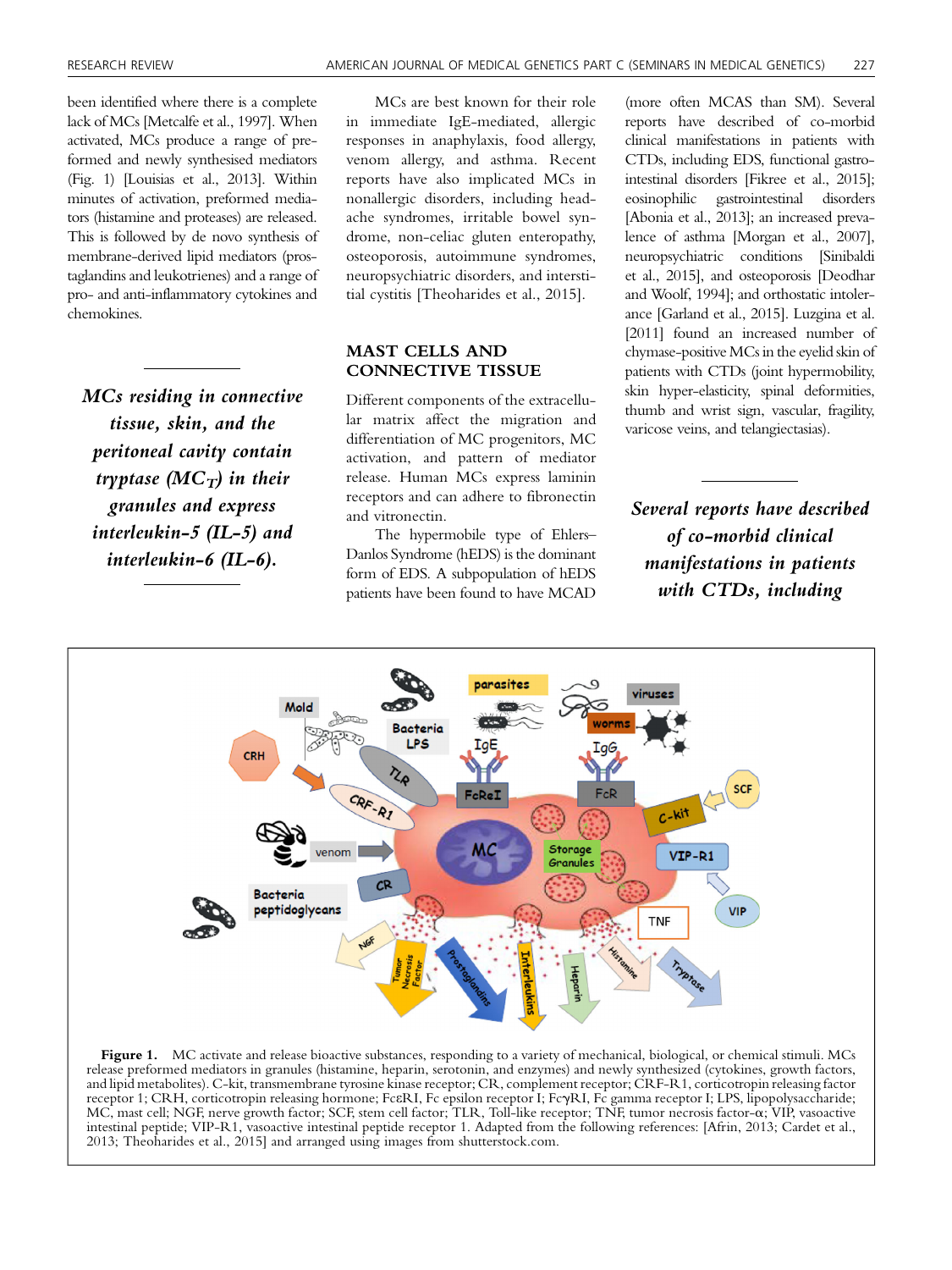EDS, functional gastrointestinal disorders; eosinophilic gastrointestinal disorders; an increased prevalence of asthma, neuropsychiatric conditions, and osteoporosis; and orthostatic intolerance.

Several investigators have noted a possible link between EDS and MCAD, primarily patients with the hypermobility type of EDS. Immunohistochemisty analysis identified an increased content of chymase positive MCs in undamaged skin of patients with signs suggestive of CTDs (hyperelasticity of the skin, joint hypermobility, spine and thorax deformities, thumb sign, wrist sign, vascular fragility, varicose veins, and telangiectasias) [Luzgina et al., 2011]. Louisias et al. [2013] described symptoms compatible with a non-IgE mediated MC disorder in patients with the joint hypermobility syndrome: most reported naso-ocular symptoms, asthma, and history of anaphylaxis and describe a positive response to classical MC/MC mediator antagonists. Plasma histamine and serum tryptase levels were normal and prostaglandin measurements were not undertaken. Cheung and Vadas [2015] suggested a possible new disease cluster: Mast Cell Activation Syndrome (MCAS),

Postural Orthostatic Tachycardia Syndrome (POTS), and EDS. Patients having a diagnosis of POTS and EDS were given a screening questionnaire to look for symptoms consistent with MCAS, and 66% of the respondents reported such symptoms. Recently, Milner et al. identified families with an elevated, baseline serum tryptase, which was associated with the triad of dysautonomia, MCAD, and joint hypermobility [Lyons et al., 2016]. The elevated tryptase level was not consistent with SM. Instead, increased copy numbers of the TPSAB gene, that encodes alpha tryptase, were detected. Moreover, these observations highlight the role ofMCA, impacting the structure and function of connective tissue, as described in inflammatory arthritis [Nigrovic and Lee, 2005].

# MAST CELL ACTIVATION DISORDERS

Mast cell activation disorder (MCAD) refers to an increased number of MCs, increased activity of MCs, or both. Akin et al. [2010] classified diseases associated with MC activation as primary, secondary, and idiopathic groups (Table I). The conditions may be associated with (1) "an expansion of clonal MCs," and/or (2) by increased, aberrant MC mediator release. Monoclonal MC activation syndrome (MMCAS) was included within the primary group; non-clonal MC activation syndrome (MCAS) was included within the idiopathic group.

Consensus diagnostic criteria have been established for most of the forms of mastocytosis (e.g., the WHO 2008 criteria define the approach to systemic mastocytosis (SM) [Horny et al., 2008]. However, as MCAS is so recently recognized, no consensus definition has yet been established. There are two proposals for diagnostic criteria for MCAS [Molderings et al., 2011; Valent et al., 2012] (Table II). The presence of EDS (of any form) in the patient's history is not known to affect the approach to diagnostic evaluation for MCAD.

The most well-known form of MCAD, MC disorders proven to be primary/clonal are rare, with an estimated prevalence of one case per 10,000–100,000 persons. Primary, clonal MC disorders include mastocytosis and MMCAS. Reported secondary causes of MC disorders include comorbid immune disorders, including classic atopic syndromes ("allergies"/ IgE-Fce receptor-mediated MC activation); autoimmune disorders (autoimmune chronic urticaria, multiple sclerosis, rheumatoid arthritis) [Benoist and Mathis, 2002]; and chronic infections, of which some likely occur in the context of primary immune deficiency disorders [Cardet et al., 2013].

Allergic disorders are a well-recognized cause of MC activation (MCA). Here, allergens cross link IgE molecules on the surface of MCs, leading to MCA,

| Theoharides et al., 2015]) |                                                                                      |
|----------------------------|--------------------------------------------------------------------------------------|
| Primary                    | Mastocytosis                                                                         |
|                            | Monoclonal Mast Cell Activation Syndrome                                             |
| Secondary                  | Allergic/atopic (IgE mediated) disorders                                             |
|                            | Mast cell activation associated with chronic<br>inflammatory or neoplastic disorders |
|                            | Physical urticarias                                                                  |
|                            | Chronic autoimmune urticaria                                                         |
| Idiopathic                 | Anaphylaxis                                                                          |
|                            | Angioedema                                                                           |
|                            | Urticaria                                                                            |
|                            | Mast cell activation syndrome                                                        |

TABLE I. Classification of Diseases Associated With Mast Cell Activation (Adapted From [Akin, 2014;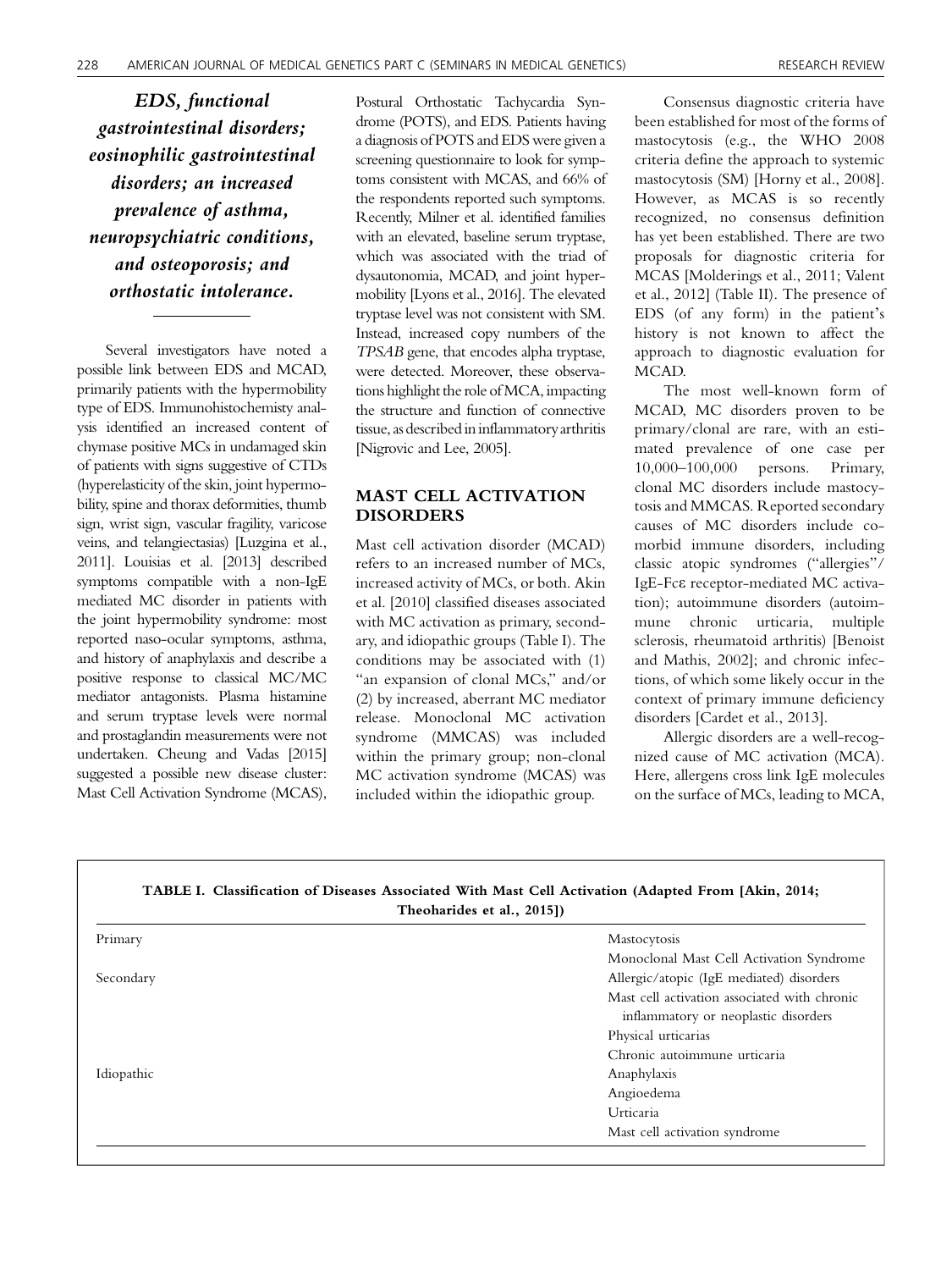## TABLE II. Diagnostic Criteria for Systemic Mastocytosis and Mast Cell Activation Syndrome (Adapted From Afrin, World Journal of Haematology, 2014)

| WHO 2008 diagnostic criteria for systemic mastocytosis                                                                                                                             |
|------------------------------------------------------------------------------------------------------------------------------------------------------------------------------------|
| Major criterion                                                                                                                                                                    |
| Multifocal dense aggregates of MCs (15 or more) in sections of bone marrow or other extra-cutaneous tissues and confirmed with tryptase<br>immunochemistry or other special stains |
| Minor criteria                                                                                                                                                                     |
|                                                                                                                                                                                    |
| Atypical or spindled appearance of at least 25% of the MCs in the diagnostic biopsy                                                                                                |
| Expression of CD2 and/or CD25 by MCs in marrow, blood, or extra-cutaneous organs                                                                                                   |
| KIT codon 816 mutation in marrow, blood, or extra-cutaneous organs                                                                                                                 |
| Persistent elevation of serum total tryptase $>20$ ng/ml                                                                                                                           |
| Diagnosis of SM made by either (1) major criterion + any one or more minor criteria or (2) any three minor criteria                                                                |
| Proposed diagnostic criterion for MCAS: Valent et al. [2012] criteria                                                                                                              |
| Chronic/recurrent symptoms (flushing, pruritus, urticaria, angioedema, nasal congestion or pruritus, wheezing, throat swelling, headache,                                          |
| hypotension, and/or diarrhea) consistent with aberrant MC mediator release                                                                                                         |
| Absence of any other known disorder that can better account for these symptoms                                                                                                     |
| Increase in serum total tryptase of 20% above baseline plus 2 ng/ml during or within 4 hr after a symptomatic period                                                               |
| Response of symptoms to histamine $H_1$ and/or $H_2$ receptor antagonists or other "MC-targeting" agents such as cromolyn                                                          |
| Proposed diagnostic criteria for MCAS: Molderings et al. [2011] criteria                                                                                                           |
| Major criteria                                                                                                                                                                     |
| Multifocal MC aggregates as per WHO major criterion for SM                                                                                                                         |
| Clinical history consistent with chronic/recurrent aberrant MC mediator release                                                                                                    |
| Minor criteria                                                                                                                                                                     |
| Abnormal MC morphology as per WHO SM minor criterion 1                                                                                                                             |
| CD2 and/or CD25 expression as per WHO SM minor criterion 2                                                                                                                         |
| Detection of known constitutively activating mutations in MCs in blood, marrow, or extracutaneous organs                                                                           |
| Elevation in serum tryptase or chromogranin A, plasma heparin or histamine, urinary N-methylhistamine, and/or other MC-specific mediators such as                                  |
| (but not limited to) relevant leukotrienes (B4, C4, D4, E4) or PGD2 or its metabolite $11-\beta-PGF2\alpha$                                                                        |

#### TABLE III. Diagnosis of MCAS Made by Either (1) Both Major Criteria, or (2) the Second Major Criterion Plus Any One of the Minor Criteria, or (3) Any Three Minor Criteria

| A: Clinical signs & symptoms of mastocytosis patients. Adapted from [Alvarez-Twose et al., 2010]                 |                |
|------------------------------------------------------------------------------------------------------------------|----------------|
| Sign/symptom                                                                                                     | $\%$           |
| Skin lesions                                                                                                     | 90             |
| Pruritus                                                                                                         | 82             |
| Flushing                                                                                                         | 56             |
| Diarrhoea                                                                                                        | 35             |
| Abdominal cramping                                                                                               | 30<br>23<br>23 |
| Neuropsychiatric symptoms                                                                                        |                |
| Anaphylactic                                                                                                     |                |
| Peptic symptoms                                                                                                  | 20             |
| Osteoporosis                                                                                                     | 18             |
| Hepatomegaly                                                                                                     | 12             |
| Splenomegaly                                                                                                     | 08             |
| B: Clinical signs & symptoms of "Non-clonal" mast cell activation disorder. Adapted from [Hamilton et al., 2011] |                |
| Sign/symptom                                                                                                     | $\frac{0}{0}$  |
| Abdominal pain                                                                                                   | 94             |
| Dermatographism                                                                                                  | 89             |
| Flushing                                                                                                         | 89             |
| Headache                                                                                                         | 83             |
| Neuropsychiatric symptoms                                                                                        | 67             |
| Diarrhoea                                                                                                        | 67             |
| <b>Rhinitis</b>                                                                                                  | 39             |
|                                                                                                                  |                |
| Asthma                                                                                                           | 39             |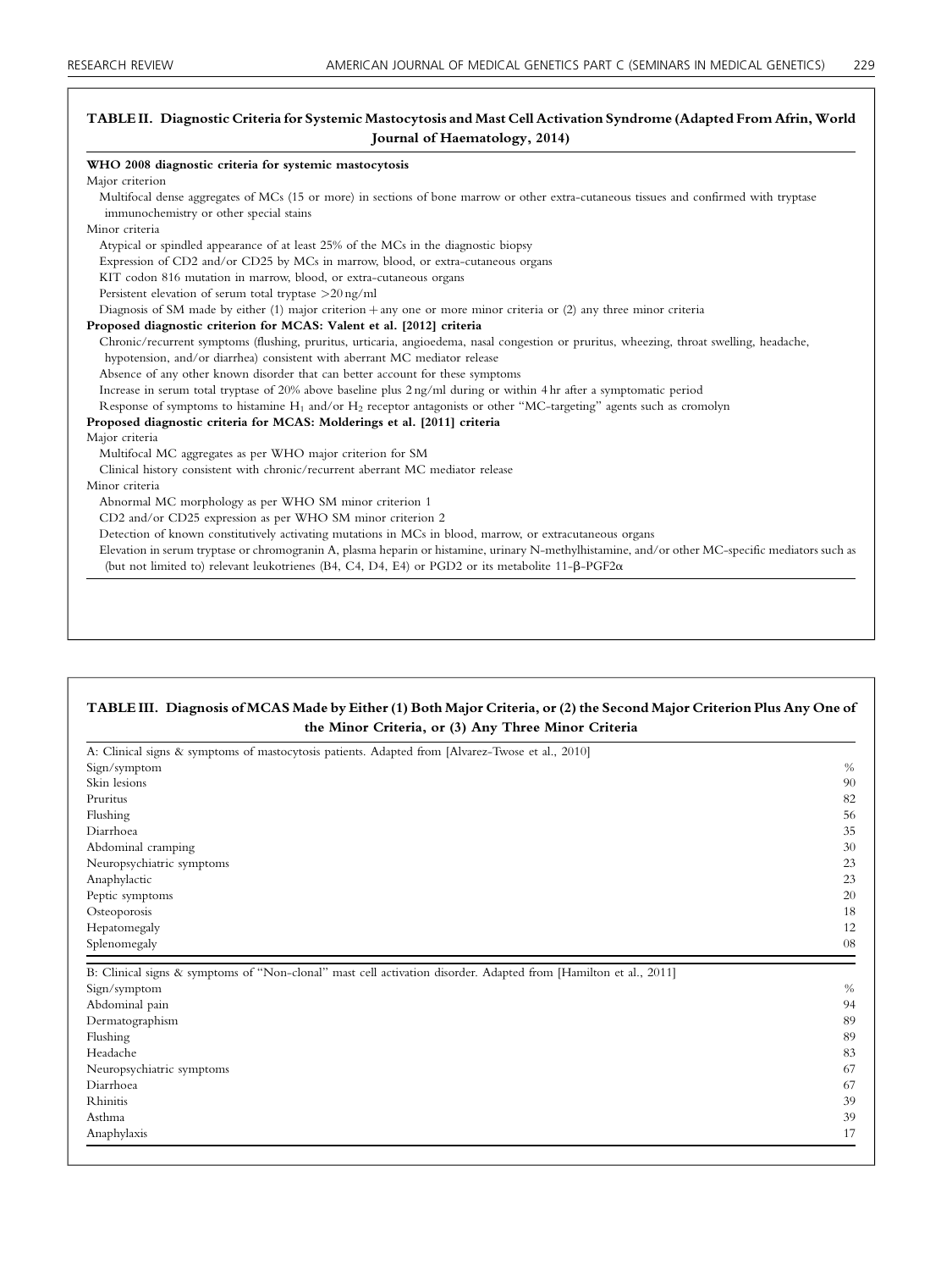releasing a range of mediators and producing the well-known range of allergic manifestations. Physical MC triggers constitute common, non-IGE MCADs, such as those affected by physical urticarias, including cholinergic and cold-induced urticaria [Simons, 2010]. Research efforts are now describing mechanisms of non-IGE mediated MCA. Oxidative mechanical stress has been shown to induce MC mediator release [Briganti et al., 2001]. Boyden et al. [2016] described a missense variant in ADGRE2 associated with vibratory urticaria. Recently, in subjects with an inherited, elevated baseline of serum tryptase, Milner et al. described a dominant inheritance of increased copy number of TPSAB1 gene, which encodes alpha tryptase. Clinical manifestations of hypertryptasemia include dysautonomia, joint hypermobility, and MC activation [Lyons et al., 2016]. Active research is also exploring the neurohormonal activation of MCs [Theoharides et al., 2015]. If a clonal MC disorder is not detected nor a secondary cause identified, as detailed above, then children and adults with clinical symptomology and with evidence of aberrant MC mediator release are deemed to have idiopathic MCAD [Cardet et al., 2013; Picard et al., 2013; Theoharides et al., 2015].

# CLINICAL FEATURES OF MCAD

The clinical presentation of MCAD tends to be very heterogeneous. Clinicians need to be aware of this so as to suspect the condition and carry out appropriate testing. Mutational heterogeneity in the affected MC subsets may contribute to the heterogeneity of clinical expression. Common presenting symptoms and signs of mastocytosis and MCAS are given in Table III [Alvarez-Twose et al., 2010; Hamilton et al., 2011]. Conditions that need to be considered in the differential diagnosis of MCAD include: cardiovascular, endocrine, gastrointestinal and neurological disorders, infections, and medicationinduced side effects.

The following criteria have been proposed for diagnosing MCAD:

- (1) Typical signs and symptoms of MC mediator release (affecting at least two organ systems)
- (2) [Akin, 2014; Theoharides et al., 2015]

| Skin             | Flushing, pruritis,      |
|------------------|--------------------------|
|                  | urticaria, angioedema    |
| Cardiovascular   | Hypotension              |
| Respiratory      | Asthma: cough, wheezing; |
|                  | throat swelling          |
| Gastrointestinal | Diarrhea, bloating,      |
|                  | cramping                 |
| Naso-ocular      | Rhinitis, pruritis       |
| Anaphylaxis      | Stinging insect allergy, |
|                  | peri-operative           |
|                  | anaphylaxis              |

(3) Objective evidence of MC-derived mediator release or chronically activated MCs [Afrin, 2013; Cardet et al., 2013]

| Tryptase**           | Baseline elevated level;               |
|----------------------|----------------------------------------|
|                      | Elevated serum                         |
|                      | tryptase, following a                  |
|                      | suspected MC                           |
|                      | activation event:                      |
|                      | $20\% + 2$ ng/ml above                 |
|                      | baseline                               |
| Histamine            | Elevated 24-hr urinary                 |
|                      | histamine metabolite                   |
|                      | (N-methylhistamine)                    |
| Prostaglandin        | Elevated 24-hr urinary                 |
|                      | prostaglandin $D_2$ ; 11-              |
|                      | $\beta$ -prostaglandin-F <sub>20</sub> |
| <b>Tissue Biopsy</b> | $CD117 + cells$ that are               |
|                      | clustered and/or,                      |
|                      | spindle-shaped; co-                    |
|                      | expression of CD25                     |
|                      | and CD2 on                             |
|                      | $CD117 + Cells$ (MCs)                  |
| Heparin              | Increased blood level                  |
| Chromogranin         | Increased blood level                  |
| A                    | (note confounders of                   |
|                      | cardiac or renal failure,              |
|                      | proton pump inhibitor                  |
|                      | use, or neuroendocrine                 |
|                      | cancer)                                |

--Although all MCs contain tryptase, there is evidence indicating that tryptase is not always secreted following engagement of different MC activation pathways [Marshall, 2004].

(4) Response to therapy that directly or indirectly blocks MC mediator activity [Cardet et al., 2013; Akin, 2014]

Histamine  $H_1$  and  $H_2$  receptor blockade Ketotifen Cromolyn sodium Aspirin Leukotriene receptor antagonists Omalizumab

A diagnostic algorithm for MCAD is shown in Figure 2 [Picard et al., 2013].

## LABORATORY ASSESSMENT OF MCAD

Diagnostic pursuit of MCAS typically focuses on probing blood and urine for elevated levels of mediators relatively specific to the MC [Afrin and Molderings, 2014]. However, at present, of the over 100 mediators produced by activated MCs, only handful can be measured within commercial laboratories. Assays certified for clinical use are not available for most MC mediators, and even for those MC mediators which can be tested in the clinical laboratory, most have an unfavorable level of specificity for the MC, leaving relatively few mediators to be tested. Furthermore, many of the diagnostic tests are not widely available to the clinician or are cost-prohibitive. Ideally, serum tryptase and chromogranin A, plasma histamine, prostaglandin  $(PG)D_2$ , and heparin, as well as urinary (random and 24-hr) histamine, N-methylhistamine (NMH), PGD<sub>2</sub>, 11- $\beta$ -PGF<sub>2 $\alpha$ </sub>, and leukotriene (LT) E4 should be assessed. Whether to pursue such tests in parallel or sequentially depends on the balance between diagnostic expediency versus containment of testing costs.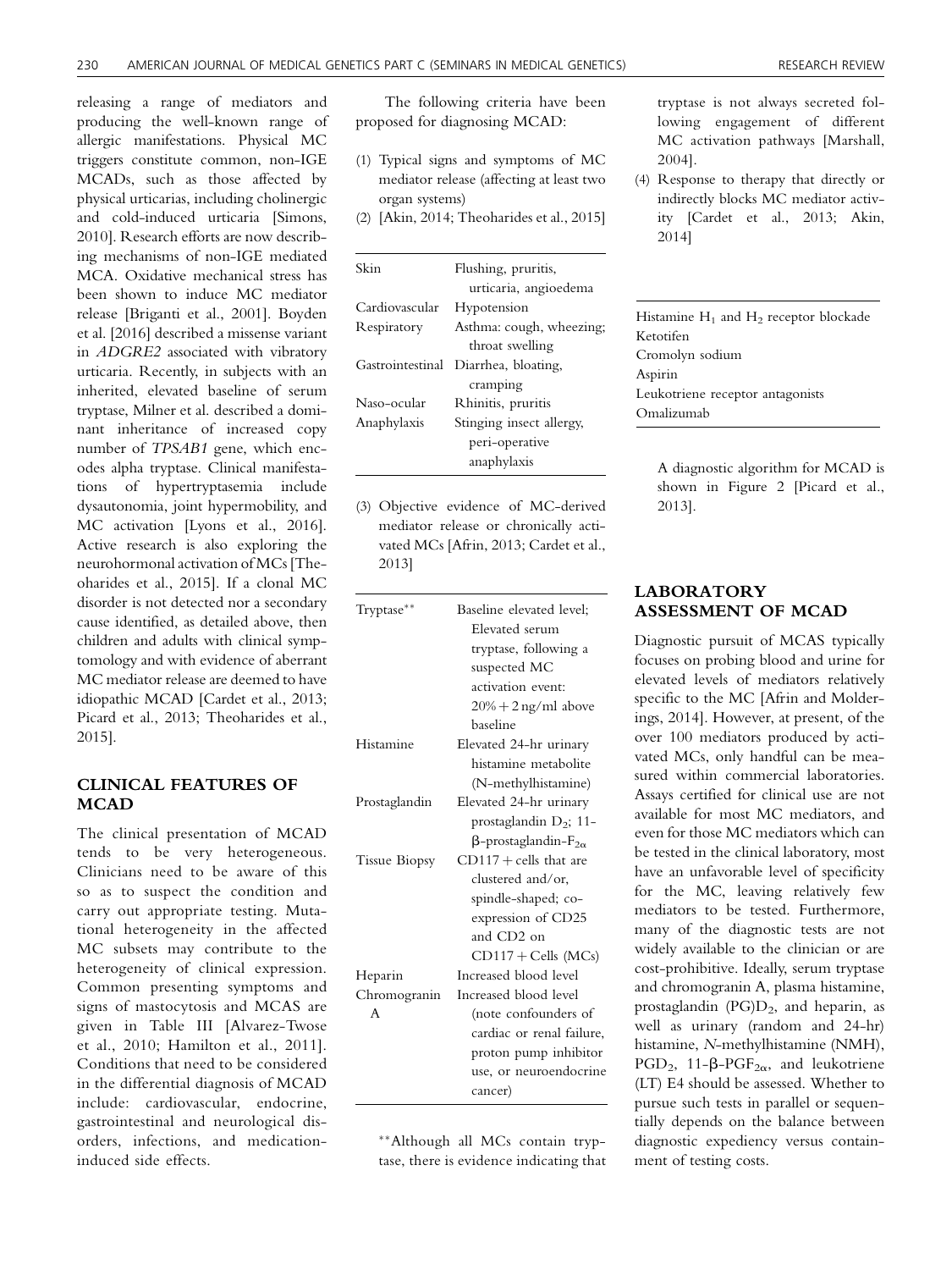

2013]. KIT, a transmembrane type III tyrosine kinase receptor; AHNMD, associated hematologic non-mast cell lineage disease; MCA, mast cell activation; MCAD, mast cell activation disorder; MCAS, mast cell activation syndrome; MMAS, monoclonal mast cell activation syndrome; SM, systemic mastocytosis.

Some metabolites have longer halflives (e.g., tryptase, histamine) and are thermostabile than others (e.g., heparin, the prostaglandins). It is prudent to continuously chill all specimens throughout collection and handling (including centrifugation). The authors recommend identifying at least two elevated MC mediator levels (either the same mediator, or different mediators), and preferably across two different time points (in keeping with the chronic clinical nature of the disease), before diagnosing MCAS in a patient with a history consistent with chronic/recurrent aberrant MC mediator release and absence of any other evident disease better accounting for the full range and chronicity of all the symptoms and findings in the past.

The technical and logistical challenges in MC mediator testing need to be acknowledged. If mediator testing is negative in a patient whose clinical history strongly suggests MC activation, repeat testing should be done at a timepoint when the patient is particularly symptomatic. Upper and/or lower gastrointestinal tract mucosal biopsies stained for MCs (CD117 at a minimum) looking for increased numbers of or constitutively active MCs also can be helpful.

Serum Tryptase Levels. Tryptase is the most abundant protein in MCs and is heat stable. The amount found in basophils is about 300 times lower than in MCs. The human tryptase gene is located on chromosome 16, and codes for five isoenzymes: alpha, beta, gamma, delta, and epsilon. Beta tryptase is the predominant form stored in the MC granule. It is found as a tetramer and is stabilized by proteoglycans such as heparin. The isoforms are continuously released from MCs into the bloodstream and basal levels are a reflection of total MC numbers [Schwartz, 2006]. The ImmunoCAP<sup>®</sup> Tryptase assay measures total tryptase levels (that is all inactive proforms of alpha-tryptase and betatryptase, as well as the enzymatically active mature beta-tryptase). The conditions/disorders that cause an elevated basal serum tryptase level are given in Table IV.

Basal serum tryptase levels of 20 ng/ml are considered as a decision point in several MC diagnostic criteria. For example, a basal serum tryptase level greater than 20 ng/ml is a minor diagnostic criterion for SM. Valent et al. [2012] suggested a rise in serum total tryptase of 20% above baseline, plus 2 ng/ml, within 4 hr of the onset of an acute flare of symptoms as a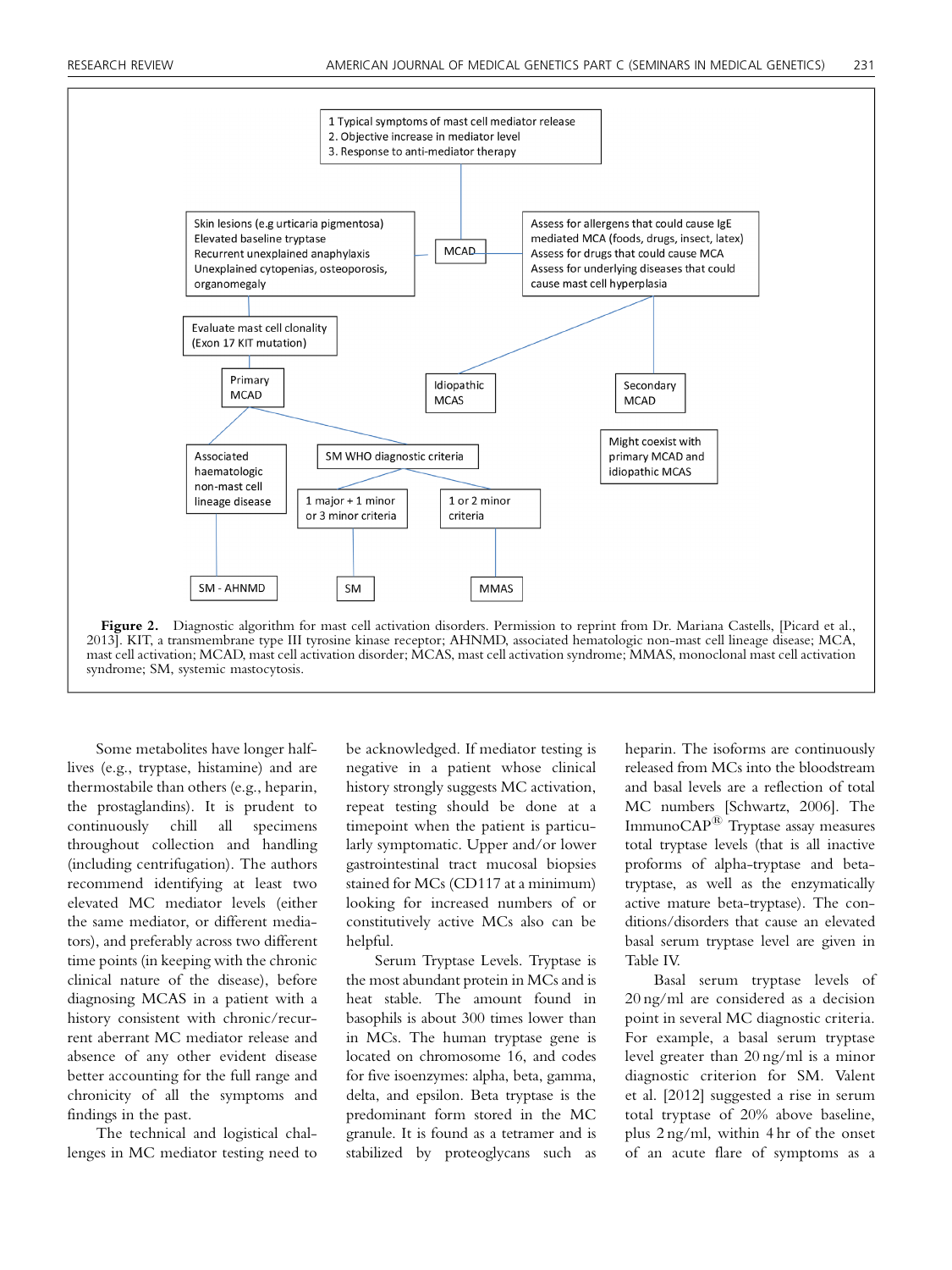| Condition/disease              | Source of tryptase                                 |
|--------------------------------|----------------------------------------------------|
| SM.                            | Neoplastic MCs                                     |
| <b>MCAS</b>                    | Activated MCs (monoclonal or polyclonal)           |
| Allergic/atopic disorders      | Activated MCs and/or activated basophils           |
| End stage kidney disease       | Normal MCs                                         |
| Helminth infection             | Reactive MCs                                       |
| Myelodysplastic syndromes      | Neoplastic MCs or/and basophils or/and blast cells |
| Acute myeloid leukaemia        | Myeloblasts                                        |
| Chronic myeloid leukaemia      | Immature leukaemic basophils (rarely MCs)          |
| Chronic eosinophilic leukaemia | Neoplastic MCs                                     |
| Idiopathic                     | Unknown                                            |

## TABLE IV. Conditions/Disorders That Could Cause Elevated Basal Serum Tryptase Levels Adapted From the Following References [Cardet et al., 2013; Picard et al., 2013]

Some haemodialysis patients may present with elevated tryptase levels, due to reduced excretion. MC, mast cell; MCAS, mast cell activation syndrome; SM,systemic mastocytosis.

significant rise. However, as yet there has not been clinical validation of this formula as a discriminating tool for diagnosing MCAS.

It needs to be stressed that a normal serum tryptase level does not exclude MCAS. Furthermore, levels above 20 ng/ml do not exclude MCAS, and levels below 20 ng/ml do not exclude SM. Persistence of the serum tryptase level above 20 ng/ml makes SM more likely, necessitating marrow examination to exclude mastocytosis. Even if the serum tryptase level is persistently below 20 ng/ml, consideration of SM may need to made if the patient's history of illness is more consistent with SM (i.e., sudden onset of symptoms in middle or older age in contrast to MCAS's usual history of symptoms dating back to adolescence or childhood).

## Urinary or Plasma Histamine and Histamine Metabolites

Levels are measured in a 24 hr urine collection, a spot urine sample and plasma sample. Sample chilling is important and special care needs to be taken with sample collection and storage. The levels are best measured during an attack or soon thereafter and should be undertaken within a laboratory with experience in their measurement.

Prostaglandins and leukotrienes in urine or plasma: Prostaglandin (PGD2),

11- $\beta$ -prostaglandin- $F_{2\alpha}$ , or leukotriene (LTE4) are measured in plasma or a 24-hr urine sample [Schäfer et al., 2014]. The patient needs to take care in keeping the sample chilled when collecting a 24 hr urine sample. PG interpretation is confounded by recent use of non-steroidal anti-inflammatory drugs (NSAIDs). When NSAIDs have not been recently used, the finding of PG levels below the lower limit of normal may point toward the loss of the sample's thermal integrity while en route to the reference laboratory.

## Histopathological Examination of Bone Marrow

A bone marrow biopsy needs to be considered when the baseline tryptase level is >20 ng/ml or those who have syncopal or pre-syncopal events as part of their symptoms (irrespective of the tryptase levels) [Akin, 2014]. Such an examination may need to be bilateral to increase the chances of finding the typically patchily distributed aggregates of abnormal MCs [Butterfield and Li, 2004].

In addition to evaluating the number of MCs, changes in morphology or distribution and evidence of degranulation should be looked for. Antibodies against KIT (i.e., CD117), CD25, tryptase, and chymase should be used. Flow cytometric assessment for co-expression of CD117 together with CD25 and/or CD2, CD30, and mutational assessment for mutations in KIT (in particular, the KIT D816V mutation at a minimum) should be done. CD25 expression in MCs is a minor diagnostic criterion in SM. When MCAS seems more likely than SM, marrow examination is usually unhelpful. Even if MMCAS is found on flow cytometric or mutational testing, at present there are no known differences in prognosis of, or the therapeutic approach toward, MMCAS versus MCAS.

## Histopathological Examination of Other Tissues

If mediator testing is unrevealing, the Molderings diagnostic criteria (REF) provide an alternative path to diagnosis of MCAS, namely, finding increased MCs in extracutaneous tissue, most commonly gastrointestinal (GI) or genitourinary (GU) tract mucosal biopsies. Biopsy specimens obtained from the gastrointestinal tract, urinary bladder, and skin should be stained for mast cells. A cut-off of >20 MCs per high power field has been considered by several groups when interpreting the tissue biopsy findings. Traditionally, staining of tissue biopsies for MC disease has employed stains targeting MC granules or their contents, for example, tryptase, Giemsa, toluidine blue, Alcian blue, etc.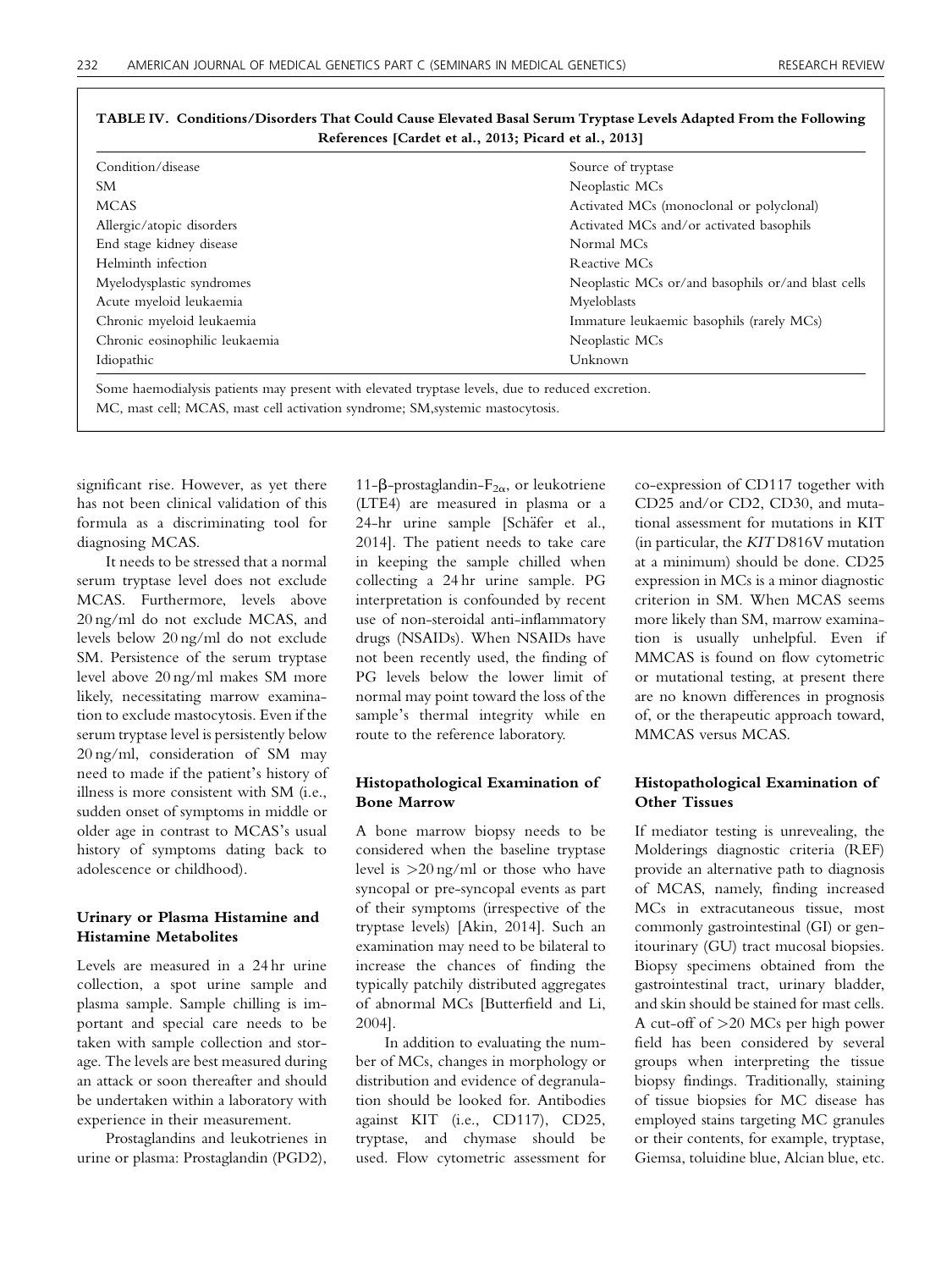However, more recently, it has become clear that CD117 (the dominant MC regulatory element brightly present on virtually all MCs) more reliably reveals MCs [Feyerabend et al., 2005; Leclere et al., 2006]. Given that the essence of MCAD is inappropriate MCA and thus inappropriate MC degranulation, relying on granule-targeting stains may increase the false negative rate. MCs in SM are found in abnormal aggregates but remain normally dispersed in MCAS. Furthermore, the MCs in SM typically are of aberrant morphology (most commonly spindled) while in MCAS they retain their normal round to ovoid shape. Again, CD117 coexpression with CD25 and/or CD2 is uncommonly found on flow cytometry in MCAS (whether in marrow or other tissue), and KIT codon 816 mutations, too, are rarely found in MCAS.

#### Gene Mutation Analysis

Although KIT D816V mutation testing by routine PCR analysis in the blood of SM patients is often positive (but far from perfect), this testing is virtually always negative in the far more prevalent setting of MCAS. Real-time quantitative PCR testing for KIT D816V is far more sensitive and has been shown in at least one study to be positive in 100% of SM patients [Kristensen et al., 2011]. There have been no reports that investigated this technique in the MCAS population.

Molderings [2015] have published two studies showing that on "full sequencing" of MC KIT, although one or more mutations are found in almost every MCAS patient, codon 816 mutations (whether D816V or any other) are virtually never found in MCAS. Clearly, codon 816 mutations have consequences that strongly influence the development of MCAD toward the mastocytosis phenotype. Without codon 816 mutations, it is far more likely MCAD will develop toward the MCAS phenotype. Although testing for this mutation on a bone marrow sample is more appropriate in SM, some patients do not wish to undergo the more invasive procedure.

### Chromogranin A (CgA)

CgA is a heat-stable, 439-amino acid protein, and a member of the granin family of proteins. Granins are widespread in endocrine, neuroendocrine, peripheral, and central nervous tissues, where they are found in secretory granules. CgA is also secreted by MCs. It is known to be elevated in heart and renal failure, neuroendocrine cancer, and when proton pump inhibitors (PPIs) are being used. PPI therapy should be omitted for at least 5 days prior to measurement of baseline levels.

#### Plasma Heparin

Heparin may be the single best performing diagnostic marker for MC activation [Vysniauskaite et al., 2015]. However, the level of endogenous plasma heparin found normally and even in most cases of MCAS is below the lower limits of detection of most clinical assays for this metabolite (typically 0.10–0.30 anti-Factor Xa units/ml). Standard clinical assays are engineered to assist with monitoring of heparin therapy, which produces far higher levels of heparin than found normally or in MCAS. Thus, although an occasional MCAS patient may present a level detectable by one of the commonly used assays, typically a more sensitive assay is needed. As the half-life of heparin is approximately 1 min (similar to  $PGD_2$ ), sample chilling is important.

## TREATMENT OF MCAD

MCAD is presently incurable (except for the rare instance of a solid mastocytoma) and therapy, is therefore, symptomatic except when cytoreduction is additionally required in advanced mastocytosis. MCAD therapy should always include maneuvers aimed at controlling MC mediator production, release, and end-organ effects.

Many cases of childhood cutaneous mastocytosis (CM) seem to spontaneously regress in adolescence. However, it seems that MCAS emerges in at least some such patients within several years after regression of CM (personal observation, LBA). Only in the relatively rare forms of SM

which either are aggressive malignancies themselves (e.g., aggressive SM or MC leukemia) or are associated with significant malignancies (e.g., SM with associated clonal hematologic non-MC-lineage disease, or SM-AHNMD in the WHO 2008 classification) are cytotoxic/chemotherapeutic and cellular therapies considered. Such therapies have been extensively discussed elsewhere in the literature and are beyond the scope of this paper.

In general, co-morbidity of EDS (any form) is not known to affect the approach to treatment of MCAD, except to note that chronic glucocorticoid therapy (a poor choice anyway in MCAD given the treatment's chronic toxicities, including in connective tissues) may be an even poorer choice in MCAD patients also featuring EDS. Desensitization therapy can be considered. It is important that patients identify potential triggers for their symptoms (dietary, chemicals, medications, allergens), and environmental modifications, to reduce exposures. Common MC triggers are given in Table V. MCAD patients have many physical sensitivities (e.g., heat, cold, ultraviolet radiation, exertion, etc.) and antigenic sensitivities (e.g.,pollen, mold, etc.). There is a core group of foods (tending to be patient-specific) that many patients find difficult to consume without developing adverse symptoms.

In general, co-morbidity of EDS (any form) is not known to affect the approach to treatment of MCAD, except to note that chronic glucocorticoid therapy (a poor choice anyway in MCAD given the treatment's chronic toxicities, including in connective tissues) may be an even poorer choice in MCAD patients also featuring EDS.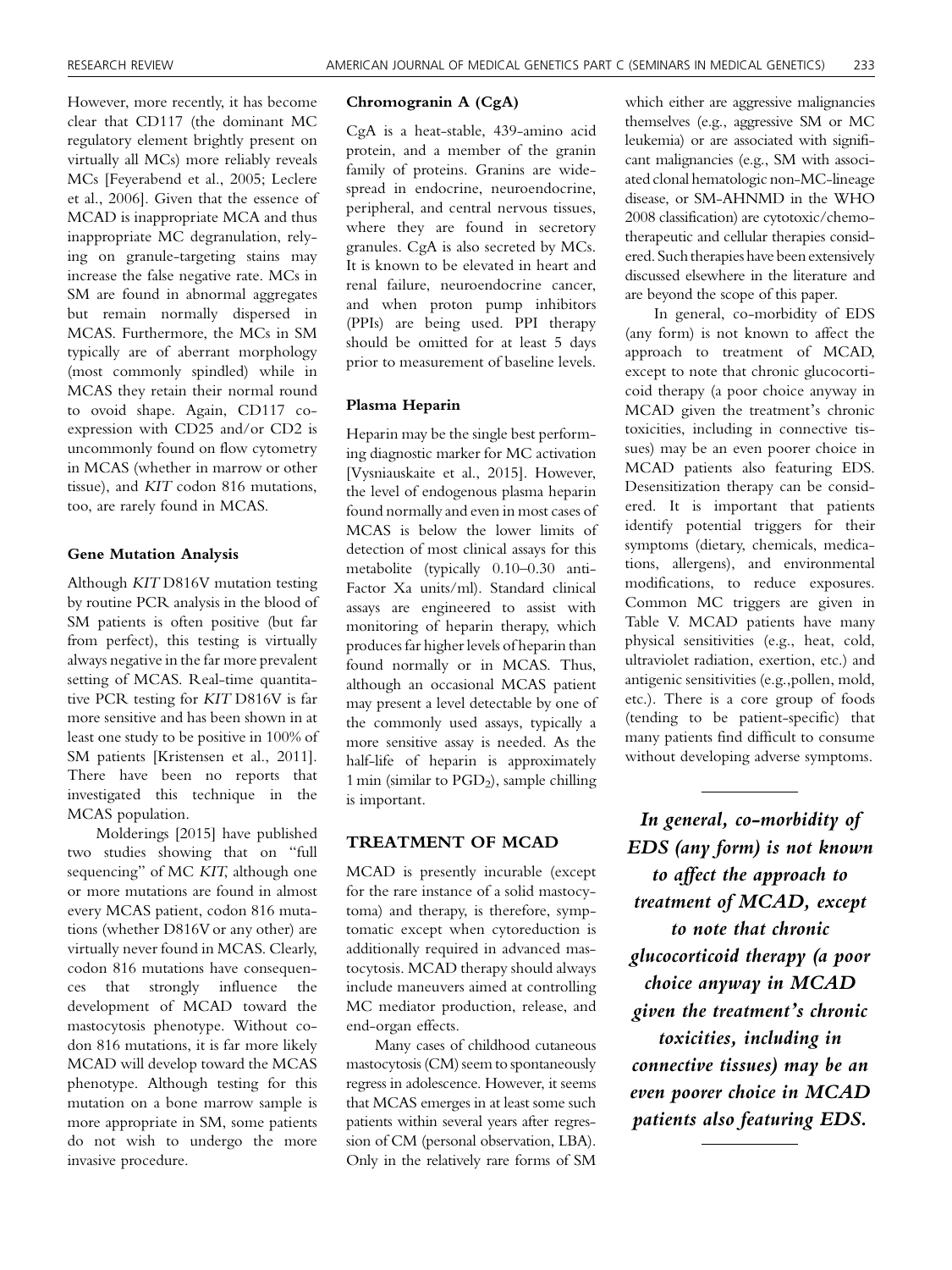| et al., $20131$                                                                                             |  |  |
|-------------------------------------------------------------------------------------------------------------|--|--|
| Alcohol                                                                                                     |  |  |
| Heat                                                                                                        |  |  |
| Drugs: antibiotics, NSAIDs (nonsteroidal anti-inflammatory drugs), Narcotics, Neuromuscular blocking agents |  |  |
| Radiocontrast media                                                                                         |  |  |
| Invasive procedures (e.g., general anaesthesia, biopsy, endoscopy)                                          |  |  |
| Hymenoptera stings                                                                                          |  |  |
| Fever or infection                                                                                          |  |  |
| Exercise                                                                                                    |  |  |
| Physical stimuli (e.g., pressure, friction)                                                                 |  |  |
| Emotions/stress                                                                                             |  |  |
|                                                                                                             |  |  |

TABLE V. Triggers of Mast Cell Activation Adapted From the Following References [Cardet et al., 2013; Picard et al., 2013]

Patients and clinicians should be alert to the propensity of MCAD patients to react to medication excipients. The emergence of adverse reaction within the first few doses of an ordinarily well tolerated medication should prompt (1) a review of the formulation's ingredient list to try to identify a particular offending excipient; and (2) identification of alternative formulations to be tried, containing as few of the excipients in the offending formulation as possible. Sometimes MCAD patients benefit from customcompounded formulations of their medications.

Some MCAS patients are highly reactive to a range of foodstuffs. Elimination diets such as described for the eosinophilic esophagitis population are helpful in some patients but not others. As with medication trials, diet trials typically need to last only 1–2 months to determine if they are going to be significantly beneficial. The implementation of more than one change around the same time (e.g., a dietary change around the same time as a medication change) can be greatly confounding and should be avoided.

In spite of the substantial fatigue and malaise that many MCAD patients experience, they should be strongly encouraged to exercise regularly. This should only be to the usual individual limit of tolerance that each patient has likely learned from experience. This is because overexertion could trigger a flare of MC activation in some patients.

Since both physical and psychological stress have long been known to activate MCs, interventions aimed at stress reduction (e.g., psychotherapy) can be helpful.

In spite of the substantial fatigue and malaise that many MCAD patients experience, they should be strongly encouraged to exercise regularly. This should only be to the usual individual limit of tolerance that each patient has likely learned from experience.

An effective "primary" physician whether a primary care physician or specialist—is critically important for successful management of most complex diseases, including MCAD. The absence of a local "physician/partner" who can reliably help the patient access local health care resources as needed and remote resources could lead to the MCAD patient facing difficulty in gaining and then maintaining control over their disease.

Drug treatment needs to be tailored to the individual patient as their tolerance and the symptomatic benefit they receive tends to vary. Commonly used medications include  $H_1$  and  $H_2$  antihistamines, sodium cromoglicate, ketotifen, omlaizumab, and the leukotriene receptor blockers. Medications should usually be added one at a time, with an adequate time interval between the additions of successive drugs. Some patients need to begin medications at a lower dose and then gradually escalate to a standard dose. Patients need to be told that the time for noticing an initial symptomatic response may be a few weeks [Cardet et al., 2013; Akin, 2014; Zhang et al., 2016].

Many agents have been shown to significantly help various MCAD patients, but at present therapeutic response profiles appear highly individualized. There are no biomarkers predictive of response in general or of which symptoms will respond to any given agent in a given patient.

#### $H_1$  and  $H_2$  Antihistamines

These medications block the  $H_1$  and  $H_2$ receptors present on many end organs and on MCs themselves, too. They have been in use for many years and most doctors are aware of their beneficial effects and potential adverse effects. Longer acting, generally non-sedating second generation  $H_1$  antihistamines (e.g., cetirizine, fexofenadine, loratadine) have been used in preference to the older, sedating  $H_1$  antihistamines. Most patients need a higher dose (between two to four times) the dose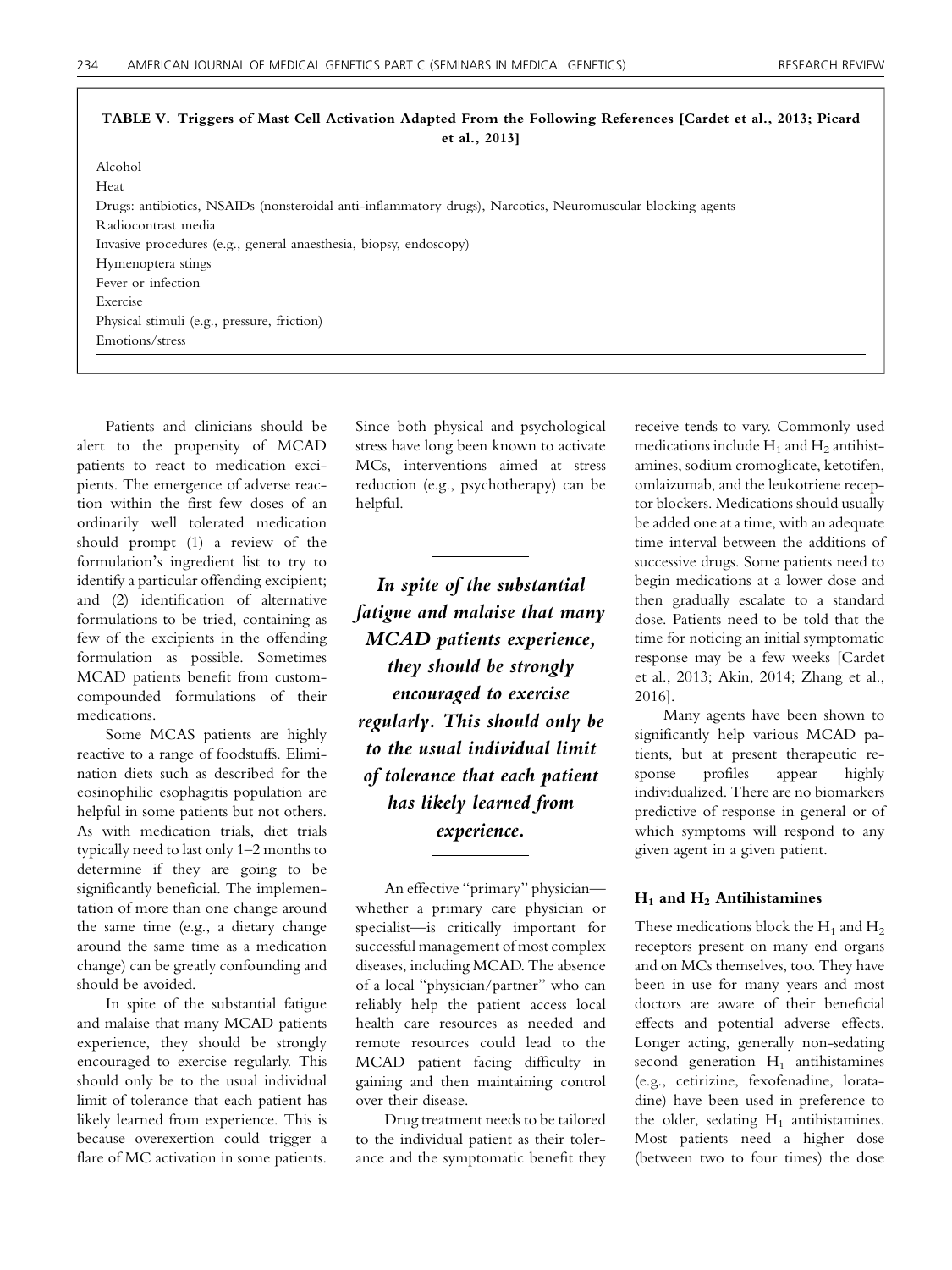used for treatment of mild hay fever symptoms. Many patients find a 2–3 times daily dosing to be more helpful than a once daily dosing regimen. The H2 antihistamines (e.g., ranitidine, famotidine) are helpful for abdominal symptoms and sometimes benefit extra-gastrointestinal symptoms, too. Antihistamines need to be taken for an adequate length of time. Patients should be discouraged in making frequent changes to the doses they take.

#### Sodium Cromoglicate

Many patients add the MC-stabilising drug sodium cromoglicate to their  $H_1/H_2$ antihistamines, with a view to getting additional symptomatic benefit. It is important that mediator measurements are done prior to this medication been added. Some patients experience a flare of symptoms during the initial few days of taking this drug. Oral, liquid, inhaled, and ophthalmic formulations are available. Although the drug is poorly absorbed and undergoes little systemic circulation, there is a systemic (IV) formulation in development.

#### Ketotifen

This has both MC-stabilising and antihistamine effects. A few patients are not able to tolerate this because of drowsiness. Tablet, liquid, and eye drop formulations are available. Oral ketotifen is an inexpensive drug, but its availability in the United States only in compounded form increases its expense there.

#### Leukotriene Receptor Blockers (e.g., Montelukast)

This is a widely used medication in asthma and spontaneous chronic urticaria patients. It is generally well tolerated. Administration twice daily may benefit MCAD patients more than once daily.

#### Steroids

The long-term use of oral steroids at any dose is discouraged due to well-known toxicities. In addition to its many adverse effects, its effect on bone density would not be helpful in patients with a disorder of connective tissue such as EDS. However, the use of a short course of steroids may be needed if there is acute onset of skin or airway reactivity. Low dose inhaled steroids may be needed if airway hyper-reactivity is present.

### Self-Injectable Epinephrine Devices

All patients with systemic MC activation or susceptible to anaphylaxis should be prescribed two self-injectable epinephrine devices and taught how and when this should be used. A glucagon autoinjector may be needed instead if the patient requires beta adrenergic receptor blockade.

#### Other Medications

From the few reports available, nonsteroidal immunosuppressants such as cyclophosphamide, cyclosporine, azathioprine, and monoclonal antibodies such as omalizumab [Zhang et al., 2016] and alemtuzumab are only occasionally helpful [Afrin, 2013]. Several patients find a range of other preparations (such as vitamin C, aspirin, flavone analogues, cannabinoids, etc.) to help their symptoms. Low-dose hydroxyurea helps some MCAD patients and is safely used for years to decades—indeed, life-long—in certain other diseases. A wide range of supportive medications are used by the MCAD population including decongestants, bronchodilators, antiemetics, proton pump inhibitors, anti-depressants of various classes (e.g. tricyclic agents), bowel motility agents, micronutrient supplements, pancreatic enzyme supplements, bone-strengthening agents such as bisphosphonates, tumor necrosis factor (TNF) alpha antagonists, etc.

Next to fatigue, pain is one of the most common symptoms of MCAD. NSAIDs help some patients but are triggers (potentially to anaphylactic extent) in others and must be initiated cautiously when no history of NSAID tolerance is known. Narcotics, too, commonly are triggers; fentanyl, tramadol, and hydromorphone tend to be better tolerated than other narcotics in MCAD patients. Sometimes other classes of MC-targeted agents typically without analgesic effect nevertheless prove analgesic (e.g., antihistamines may relieve chronic migraine headaches in some MCAS patients).

Given the rarity of SM, together with how recently MCAS has come to be recognized, there are no large controlled studies of any intervention for MCAD. Few clinical trials in SM have been performed, and there have been no clinical trials yet in MCAS. Patient and treating clinician alike must take a methodical approach in stepping through trials of the many therapies shown helpful in various MCAD patients, limiting to one change at a time in the regimen whenever possible. Most such treatment trials need last only 1–2 months, typically starting at low doses and escalating step-wise as tolerated to identify maximal effective dosing. Clearly significantly effective treatments are retained, while others not meeting that high bar are stopped lest unmanageable polypharmacy develop. In the absence of a more scientifically informed strategy at present, proceeding in order of treatment cost often is the most reasonable approach.

The most inexpensive and sustainable therapy for MCAD includes the histamine  $H_1$  and  $H_2$  receptor blockers. Benzodiazepines, NSAIDs including aspirin (in patients that can tolerate them), flavonoids (such as quercetin and luteolin), alpha lipoic acid, N-acetylcysteine, and Vitamin C are also inexpensive interventions. Leukotriene receptor blockers and synthesis inhibitors are somewhat more expensive, as are sodium cromoglicate, pentosan, and cannabinoids. Emergency and perioperative management of severe flares of mast cell disease has been amply discussed in the literature and is available publicly [Akin, 2014]. In general, histamine  $H_1$  and  $H_2$ receptor antagonists, glucocorticoids, and benzodiazepines form the core of the therapeutic attack at such a problem.

The clinical (and suspected underlying mutational) heterogeneity of MCAD ensure each therapy found helpful in certain patients will fail in others. Thus, failure of any given therapy (even antihistamines) should not be taken as a sign of